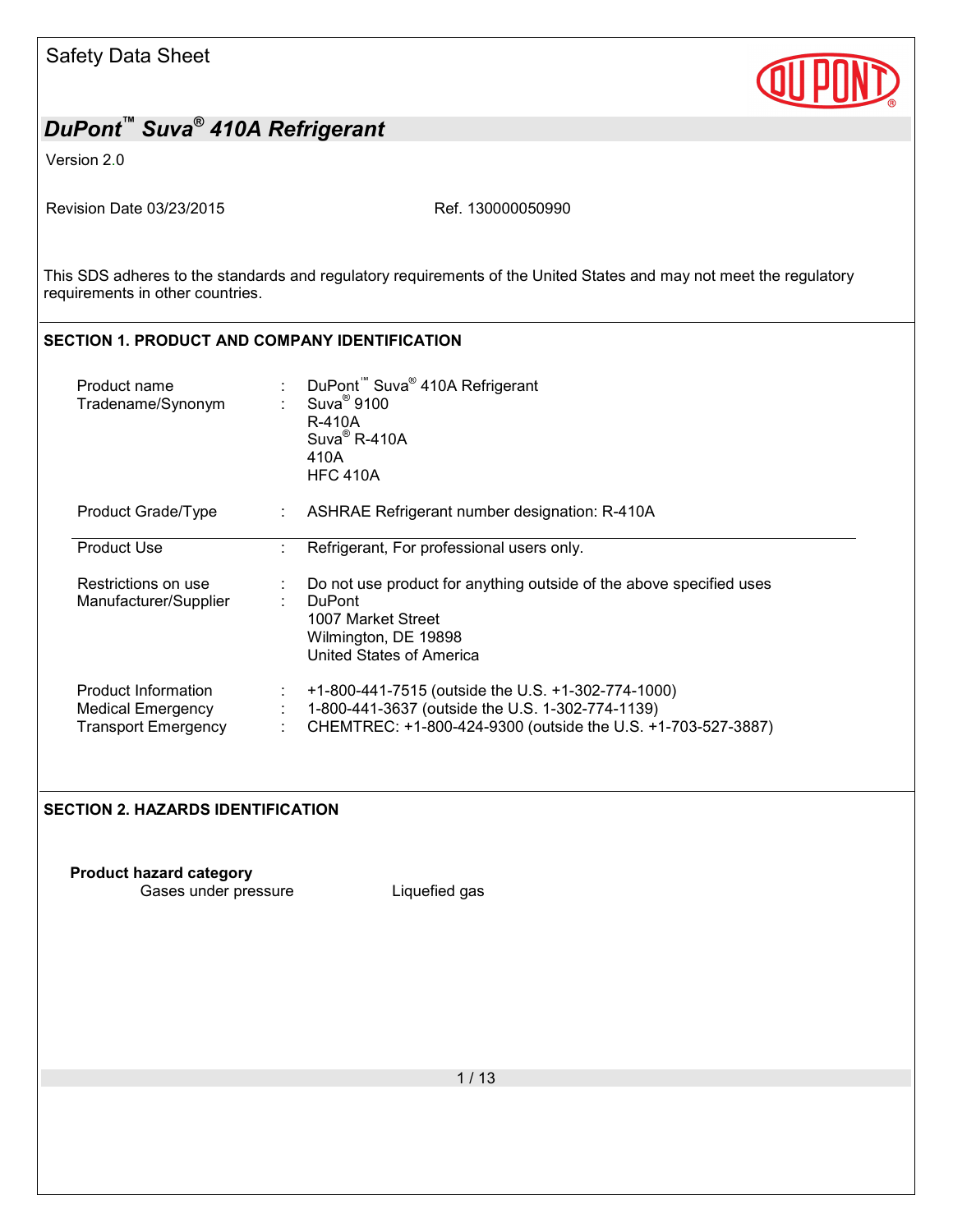| <b>Safety Data Sheet</b>          |                                                                           |  |
|-----------------------------------|---------------------------------------------------------------------------|--|
| DuPont™ Suva® 410A Refrigerant    |                                                                           |  |
| Version 2.0                       |                                                                           |  |
| Revision Date 03/23/2015          | Ref. 130000050990                                                         |  |
| <b>Label content</b><br>Pictogram |                                                                           |  |
| Signal word                       | : Warning                                                                 |  |
| Hazardous warnings                | : Contains gas under pressure; may explode if heated.                     |  |
| Hazardous prevention<br>measures  | : Protect from sunlight. Store in a well-ventilated place.                |  |
| <b>Other hazards</b>              | Misuse or intentional inhalation abuse may lead to death without warning. |  |

Misuse or intentional inhalation abuse may lead to death without warning. Vapours are heavier than air and can cause suffocation by reducing oxygen available for breathing. Rapid evaporation of the liquid may cause frostbite.

#### **SECTION 3. COMPOSITION/INFORMATION ON INGREDIENTS**

| Component                   | CAS-No.   | Concentration |
|-----------------------------|-----------|---------------|
| Pentafluoroethane (HFC-125) | 354-33-6  | 50 %          |
| Difluoromethane (HFC-32)    | $75-10-5$ | 50 %          |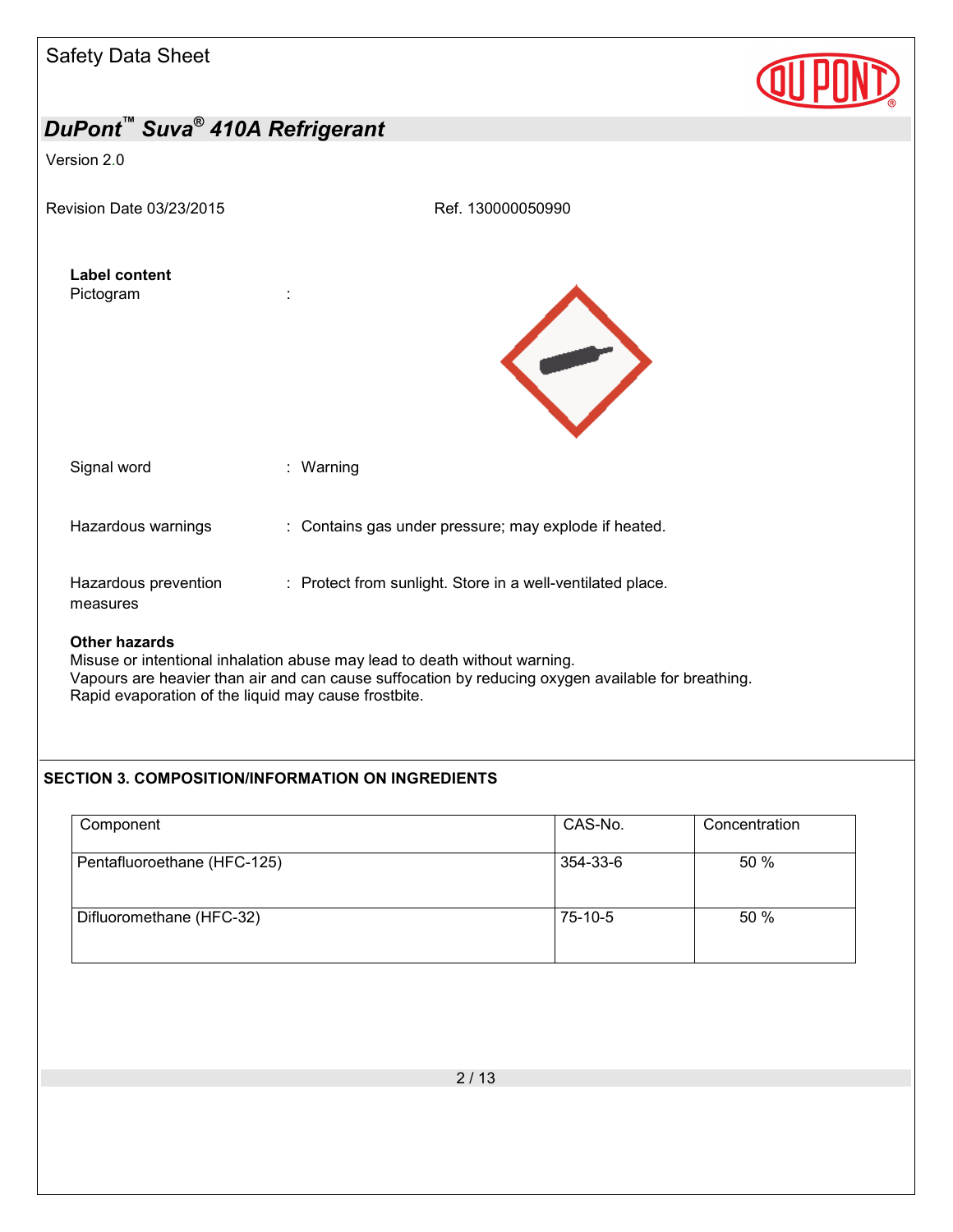

Version 2.0

Revision Date 03/23/2015 Ref. 130000050990

#### **SECTION 4. FIRST AID MEASURES**

| General advice                                           | : Never give anything by mouth to an unconscious person. When symptoms<br>persist or in all cases of doubt seek medical advice.                                                                     |
|----------------------------------------------------------|-----------------------------------------------------------------------------------------------------------------------------------------------------------------------------------------------------|
| Inhalation                                               | : Remove from exposure, lie down. Move to fresh air. Keep patient warm and at<br>rest. Artificial respiration and/or oxygen may be necessary. Consult a physician.                                  |
| Skin contact                                             | : Take off contaminated clothing and shoes immediately. Flush area with<br>lukewarm water. Do not use hot water. If frostbite has occurred, call a<br>physician.                                    |
| Eye contact                                              | : Rinse immediately with plenty of water and seek medical advice.                                                                                                                                   |
| Ingestion                                                | : Is not considered a potential route of exposure.                                                                                                                                                  |
| Most important<br>symptoms/effects, acute<br>and delayed | : Anaesthetic effects Light-headedness irregular heartbeat with a strange<br>sensation in the chest, heart thumping, apprehension, feeling of fainting,<br>dizziness or weakness                    |
| Protection of first-aiders                               | : If potential for exposure exists refer to Section 8 for specific personal protective<br>equipment.                                                                                                |
| Notes to physician                                       | : Because of possible disturbances of cardiac rhythm, catecholamine drugs,<br>such as epinephrine, that may be used in situations of emergency life support<br>should be used with special caution. |

#### **SECTION 5. FIREFIGHTING MEASURES**

| Suitable extinguishing media      | : Use extinguishing measures that are appropriate to local circumstances and<br>the surrounding environment. |  |
|-----------------------------------|--------------------------------------------------------------------------------------------------------------|--|
| Unsuitable extinguishing<br>media | : No applicable data available.                                                                              |  |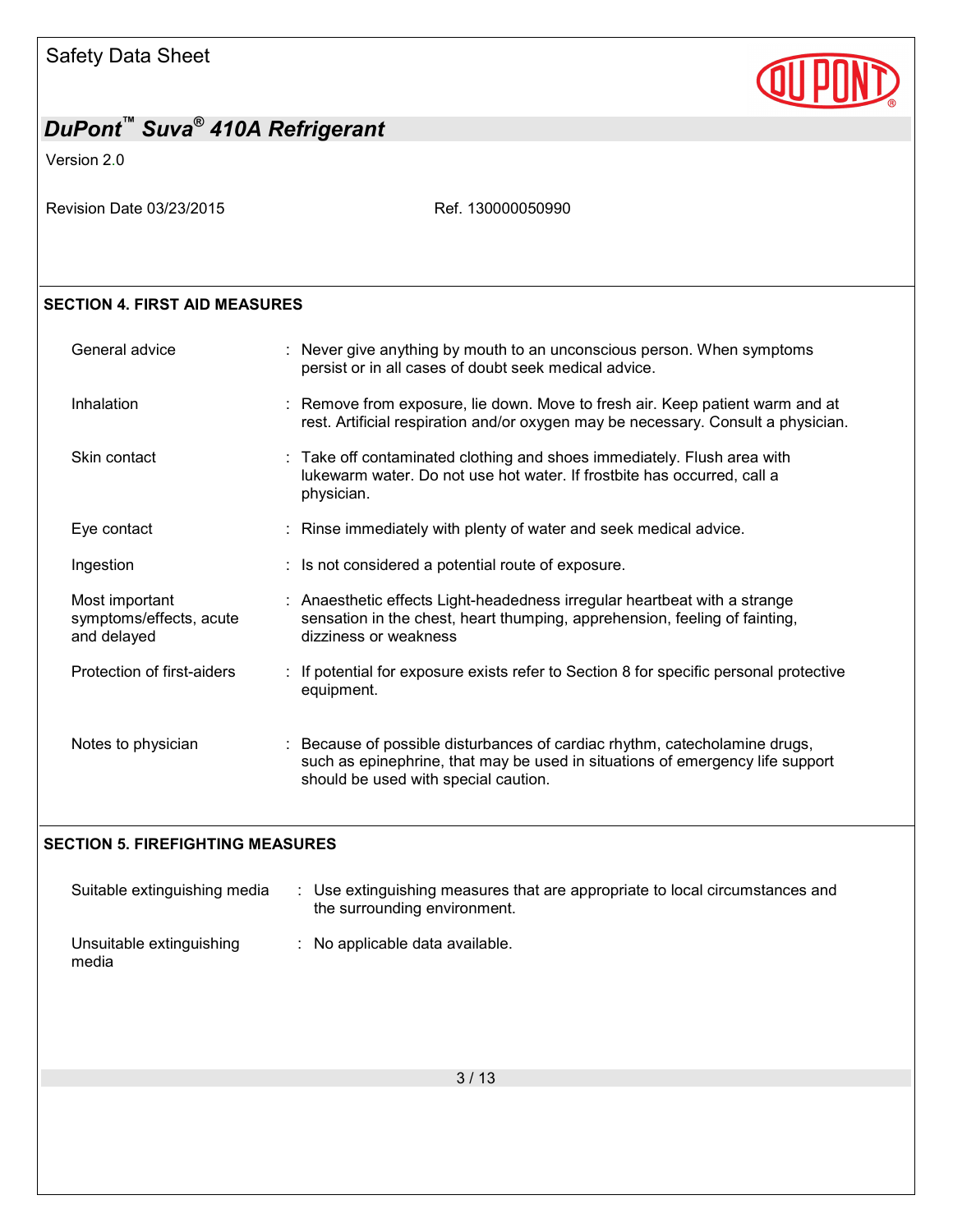Version 2.0

Revision Date 03/23/2015 Ref. 130000050990 Specific hazards : Cylinders are equipped with pressure and temperature relief devices, but may still rupture under fire conditions. Decomposition may occur. Contact of welding or soldering torch flame with high concentrations of refrigerant can result in visible changes in the size and colour of the torch flame. This flame effect will only occur in concentrations of product well above the recommended exposure limit. Therefore stop all work and ventilate to disperse refrigerant vapors from the work area before using any open flames. This substance is not flammable in air at temperatures up to 100 deg. C (212 deg. F) at atmospheric pressure. However, mixtures of this substance with high concentrations of air at elevated pressure and/or temperature can become combustible in the presence of an ignition source. This substance can also become combustible in an oxygen enriched environment (oxygen concentrations greater than that in air). Whether a mixture containing this substance and air, or this substance in an oxygen enriched atmosphere become combustible depends on the inter-relationship of 1) the temperature 2) the pressure, and 3) the proportion of oxygen in the mixture. In general, this substance should not be allowed to exist with air above atmospheric pressure or at high temperatures; or in an oxygen enriched environment. For example this substance should NOT be mixed with air under pressure for leak testing or other purposes. Experimental data have also been reported which indicate combustibility of this substance in the presence of certain concentrations of chlorine. Special protective equipment for firefighters : In the event of fire, wear self-contained breathing apparatus. Use personal protective equipment. Wear neoprene gloves during cleaning up work after a fire. Further information : Cool containers/tanks with water spray. Self-contained breathing apparatus (SCBA) is required if containers rupture and contents are released under fire conditions. Water runoff should be contained and neutralized prior to release. **SECTION 6. ACCIDENTAL RELEASE MEASURES** 

NOTE: Review FIRE FIGHTING MEASURES and HANDLING (PERSONNEL) sections before proceeding with clean-up. Use appropriate PERSONAL PROTECTIVE EQUIPMENT during clean-up.

Safeguards (Personnel) : Evacuate personnel to safe areas. Ventilate area, especially low or enclosed places where heavy vapours might collect.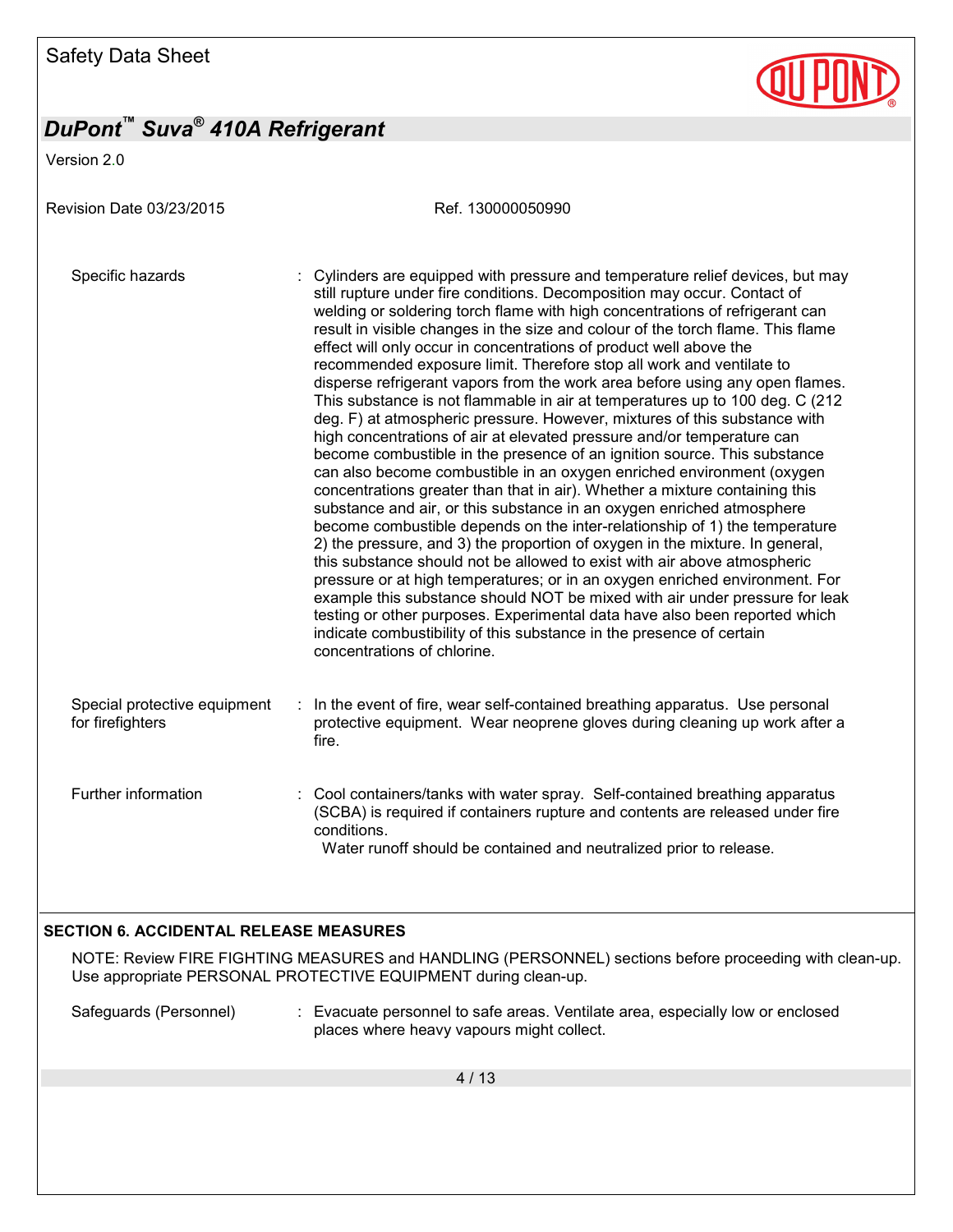

Version 2.0

| Revision Date 03/23/2015                                | Ref. 130000050990                                                                                                                                                                                                                                                                                                                                                                                                                                                                                                                                                                                                                                                                                                                                                                                                                                                                                |
|---------------------------------------------------------|--------------------------------------------------------------------------------------------------------------------------------------------------------------------------------------------------------------------------------------------------------------------------------------------------------------------------------------------------------------------------------------------------------------------------------------------------------------------------------------------------------------------------------------------------------------------------------------------------------------------------------------------------------------------------------------------------------------------------------------------------------------------------------------------------------------------------------------------------------------------------------------------------|
| Environmental precautions                               | Should not be released into the environment.<br>In accordance with local and national regulations.                                                                                                                                                                                                                                                                                                                                                                                                                                                                                                                                                                                                                                                                                                                                                                                               |
| Spill Cleanup                                           | Evaporates.<br>Ventilate area using forced ventilation, especially low or enclosed places<br>where heavy vapors might collect.                                                                                                                                                                                                                                                                                                                                                                                                                                                                                                                                                                                                                                                                                                                                                                   |
| Accidental Release Measures                             | : Avoid open flames and high temperatures. Self-contained breathing<br>apparatus (SCBA) is required if a large release occurs.                                                                                                                                                                                                                                                                                                                                                                                                                                                                                                                                                                                                                                                                                                                                                                   |
|                                                         |                                                                                                                                                                                                                                                                                                                                                                                                                                                                                                                                                                                                                                                                                                                                                                                                                                                                                                  |
| <b>SECTION 7. HANDLING AND STORAGE</b>                  |                                                                                                                                                                                                                                                                                                                                                                                                                                                                                                                                                                                                                                                                                                                                                                                                                                                                                                  |
| Handling (Personnel)                                    | : Avoid breathing vapours or mist. Avoid contact with skin, eyes and clothing.<br>Provide sufficient air exchange and/or exhaust in work rooms. For personal<br>protection see section 8.                                                                                                                                                                                                                                                                                                                                                                                                                                                                                                                                                                                                                                                                                                        |
| Handling (Physical Aspects)                             | : The product should not be mixed with air for leak testing or used with air for<br>any other purpose above atmospheric pressure. Contact with chlorine or<br>other strong oxidizing agents should also be avoided.                                                                                                                                                                                                                                                                                                                                                                                                                                                                                                                                                                                                                                                                              |
| Dust explosion class                                    | : Not applicable                                                                                                                                                                                                                                                                                                                                                                                                                                                                                                                                                                                                                                                                                                                                                                                                                                                                                 |
| Storage                                                 | : Valve protection caps and valve outlet threaded plugs must remain in place<br>unless container is secured with valve outlet piped to use point. Do not drag,<br>slide or roll cylinders. Use a suitable hand truck for cylinder movement. Use a<br>pressure reducing regulator when connecting cylinder to lower pressure<br>(<3000 psig) piping or systems. Never attempt to lift cylinder by its cap. Use a<br>check valve or trap in the discharge line to prevent hazardous back flow into<br>the cylinder. Cylinders should be stored upright and firmly secured to<br>prevent falling or being knocked over.<br>Separate full containers from empty containers. Keep at temperature not<br>exceeding 52°C. Do not store near combustible materials. Avoid area where<br>salt or other corrosive materials are present.<br>The product has an indefinite shelf life when stored properly. |
| Storage period                                          | $:$ > 10 yr                                                                                                                                                                                                                                                                                                                                                                                                                                                                                                                                                                                                                                                                                                                                                                                                                                                                                      |
| Storage temperature                                     | : < 52 °C (< 126 °F)                                                                                                                                                                                                                                                                                                                                                                                                                                                                                                                                                                                                                                                                                                                                                                                                                                                                             |
| <b>SECTION 8. EXPOSURE CONTROLS/PERSONAL PROTECTION</b> |                                                                                                                                                                                                                                                                                                                                                                                                                                                                                                                                                                                                                                                                                                                                                                                                                                                                                                  |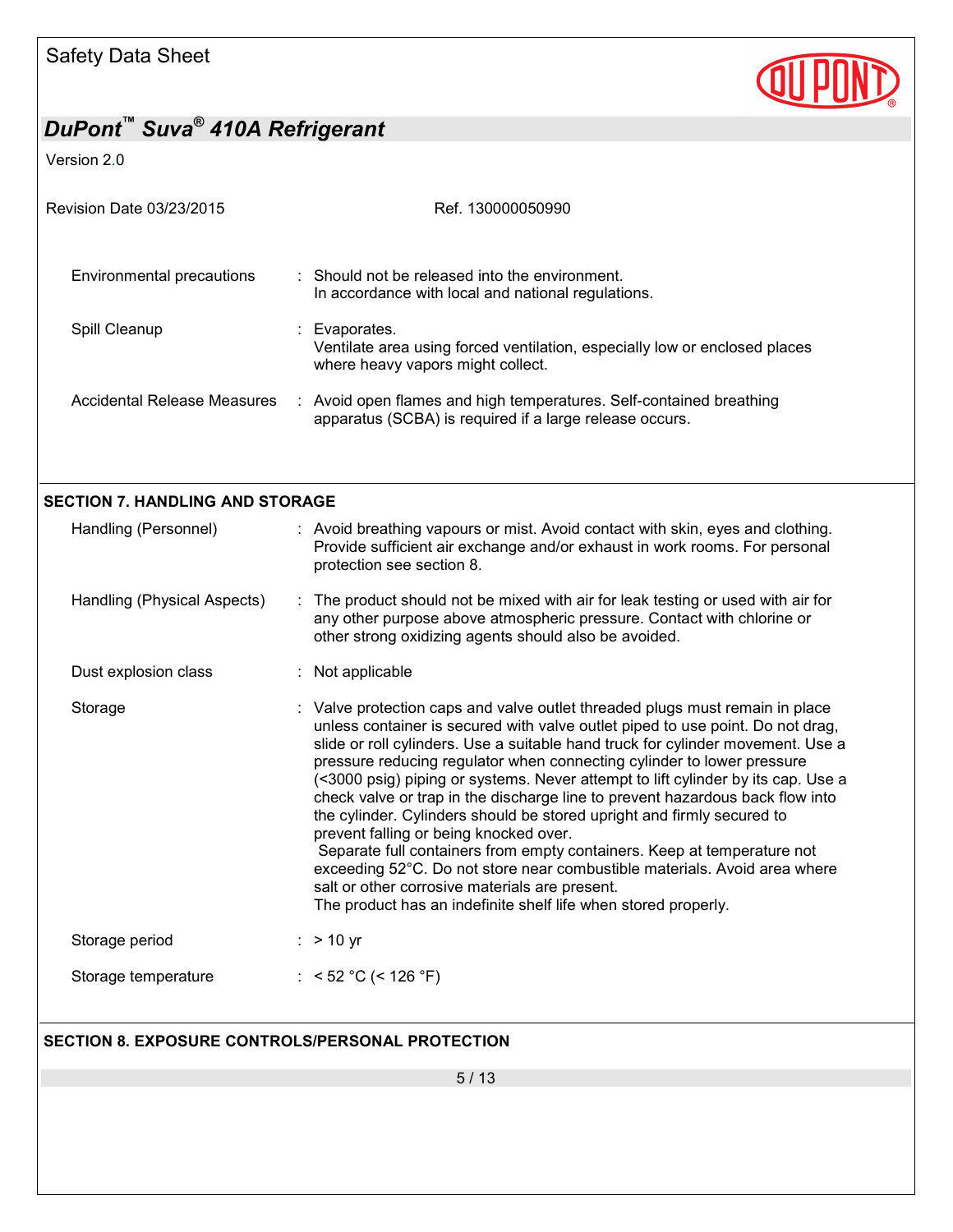

Version 2.0

| <b>Revision Date 03/23/2015</b>                            | Ref. 130000050990 |                                                                                                                                                                                                                                                                                                                                                                                                                             |                                                                                |  |  |  |
|------------------------------------------------------------|-------------------|-----------------------------------------------------------------------------------------------------------------------------------------------------------------------------------------------------------------------------------------------------------------------------------------------------------------------------------------------------------------------------------------------------------------------------|--------------------------------------------------------------------------------|--|--|--|
| Engineering controls                                       |                   | Use sufficient ventilation to keep employee exposure below recommended<br>limits. Local exhaust should be used when large amounts are released.<br>Mechanical ventilation should be used in low or enclosed places. Refrigerant<br>Concentration monitors may be necessary to determine vapor concentrations<br>in work areas prior to use of torches or other open flames, or if employees are<br>entering enclosed areas. |                                                                                |  |  |  |
| Personal protective equipment<br>Respiratory protection    |                   | when using this product.                                                                                                                                                                                                                                                                                                                                                                                                    | : Under normal manufacturing conditions, no respiratory protection is required |  |  |  |
| Hand protection                                            |                   | : Additional protection: Impervious gloves                                                                                                                                                                                                                                                                                                                                                                                  |                                                                                |  |  |  |
| Eye protection                                             |                   | : Wear safety glasses with side shields. Additionally wear a face shield where<br>the possibility exists for face contact due to splashing, spraying or airborne<br>contact with this material.                                                                                                                                                                                                                             |                                                                                |  |  |  |
| Protective measures                                        | occurs.           |                                                                                                                                                                                                                                                                                                                                                                                                                             | : Self-contained breathing apparatus (SCBA) is required if a large release     |  |  |  |
| <b>Exposure Guidelines</b><br><b>Exposure Limit Values</b> |                   |                                                                                                                                                                                                                                                                                                                                                                                                                             |                                                                                |  |  |  |
| Pentafluoroethane<br>AEL *                                 | (DUPONT)          | 1,000 ppm                                                                                                                                                                                                                                                                                                                                                                                                                   | 8 & 12 hr. TWA                                                                 |  |  |  |
| Difluoromethane<br>AFL <sup>*</sup>                        | (DUPONT)          | 1,000 ppm                                                                                                                                                                                                                                                                                                                                                                                                                   | 8 & 12 hr. TWA                                                                 |  |  |  |

\* AEL is DuPont's Acceptable Exposure Limit. Where governmentally imposed occupational exposure limits which are lower than the AEL are in effect, such limits shall take precedence.

#### **SECTION 9. PHYSICAL AND CHEMICAL PROPERTIES**

| : gaseous       |
|-----------------|
| : Liquefied gas |
| : colourless    |
|                 |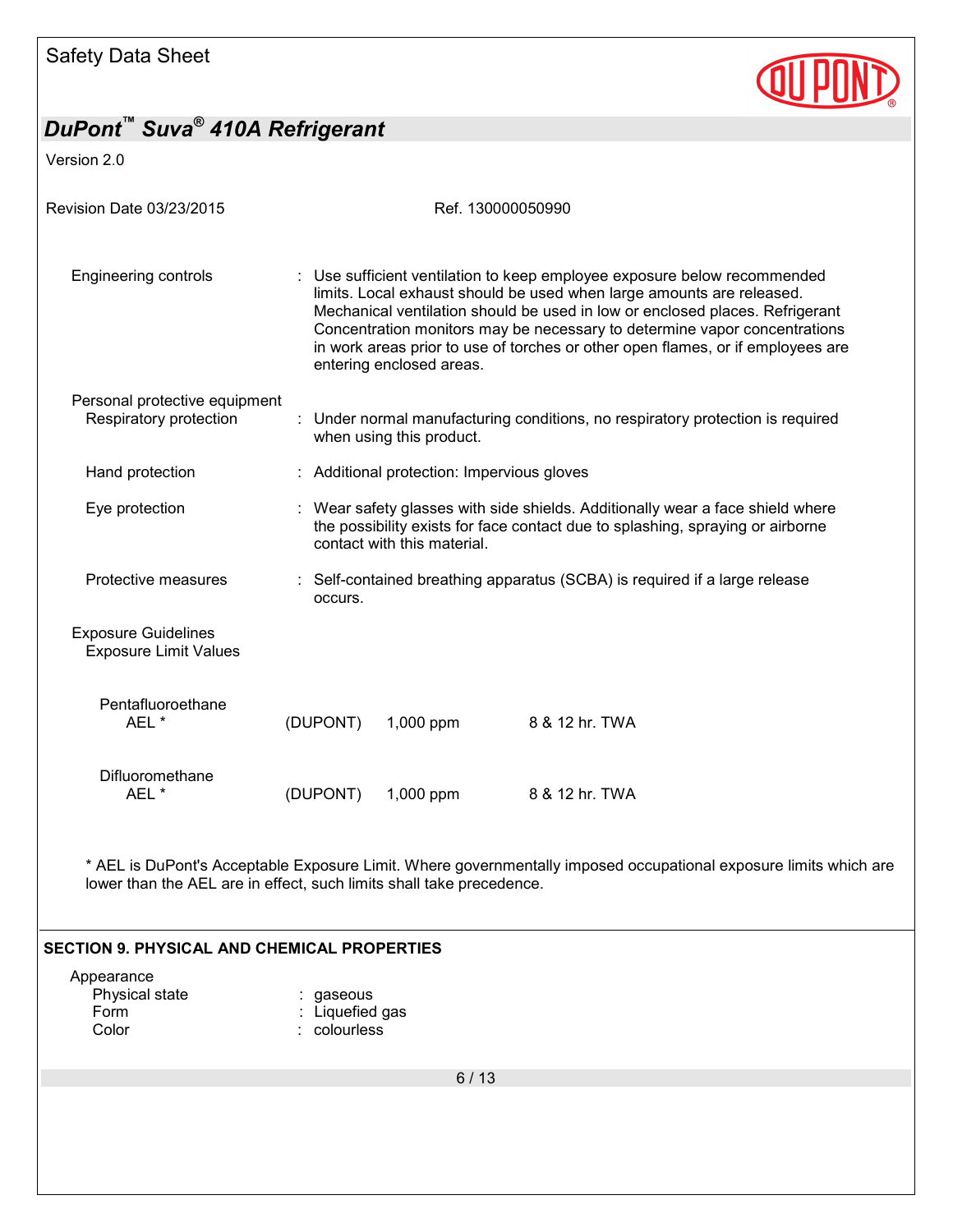

#### Version 2.0

Ref. 130000050990

| Odor                                       |    | slight, ether-like                               |
|--------------------------------------------|----|--------------------------------------------------|
| Odor threshold                             |    | No applicable data available.                    |
| рH                                         |    | neutral                                          |
| Melting point/range                        |    | No applicable data available.                    |
| Boiling point/boiling range                |    | : Boiling point<br>$-51.4$ °C (-60.5 °F)         |
| Flash point                                |    | does not flash                                   |
| Evaporation rate                           |    | : > 1<br>$(CCL4=1.0)$                            |
| Flammability (solid, gas)                  | ÷  | No applicable data available.                    |
| Upper explosion limit                      | ÷  | Method: None per ASTM E681                       |
| Lower explosion limit                      | t, | Method: None per ASTM E681                       |
| Vapor pressure                             |    | 16,574 hPa at 25 °C (77 °F)                      |
| Vapor density                              |    | 2.5 at 25°C (77°F) and 1013 hPa (Air=1.0)        |
| Density                                    |    | 1.062 g/cm3 at 25 °C (77 °F)<br>(as liquid)      |
| Density                                    |    | 0.0066 g/cm3 at ca. 26 °C (79 °F) at (1,013 hPa) |
| Specific gravity (Relative<br>density)     | ÷. | 1.06 at 25 °C (77 °F)                            |
| Water solubility                           |    | not determined                                   |
| Solubility(ies)                            | t. | No applicable data available.                    |
| Partition coefficient: n-<br>octanol/water |    | No applicable data available.                    |
| Auto-ignition temperature                  | ÷  | No applicable data available.                    |
| Decomposition temperature                  | ÷. | No applicable data available.                    |
|                                            |    |                                                  |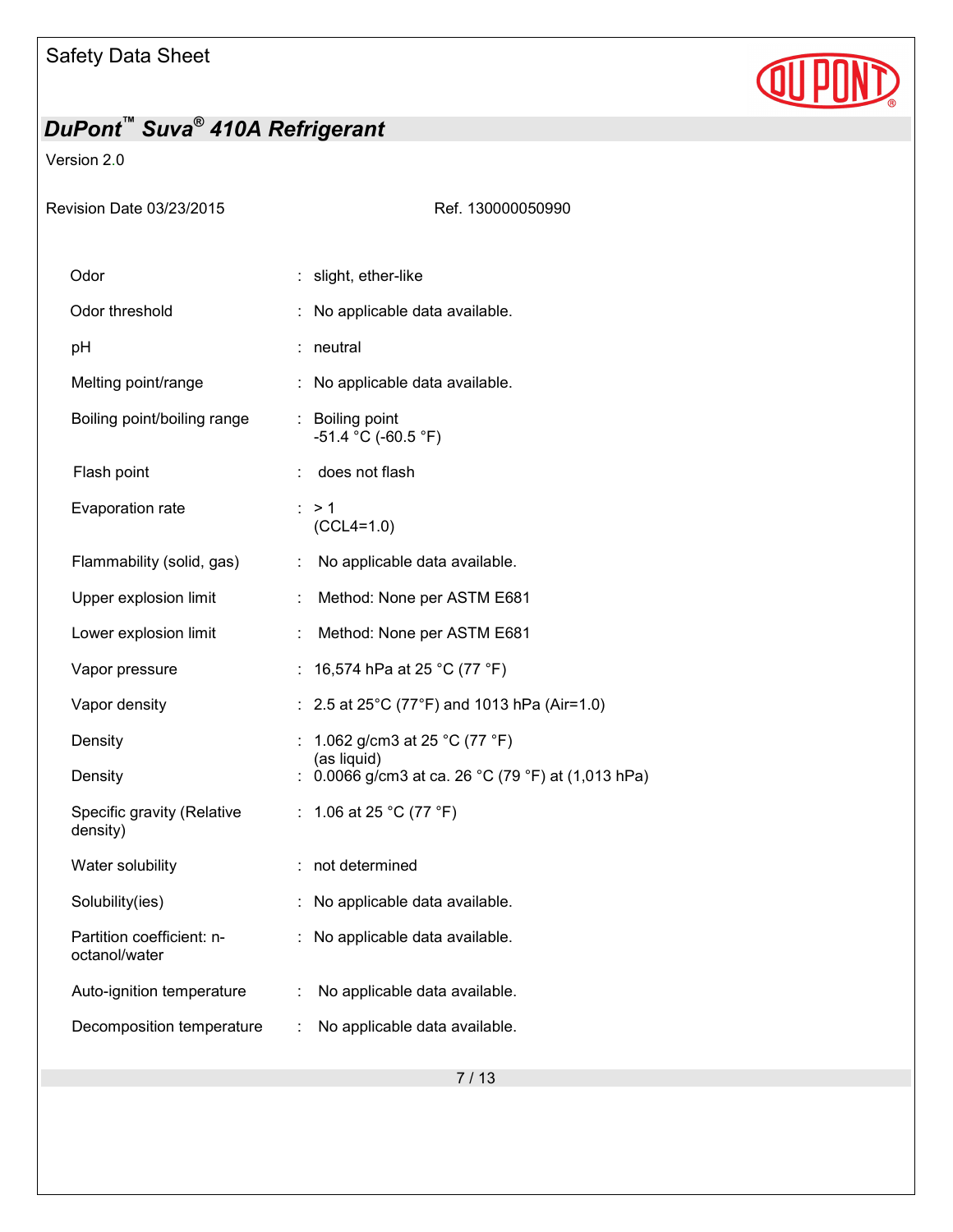

#### Version 2.0

| Revision Date 03/23/2015                                                        | Ref. 130000050990                                                                                                         |  |
|---------------------------------------------------------------------------------|---------------------------------------------------------------------------------------------------------------------------|--|
| Viscosity, kinematic<br>Viscosity<br>% Volatile                                 | No applicable data available.<br>No applicable data available.<br>$: 100 \%$                                              |  |
| <b>SECTION 10. STABILITY AND REACTIVITY</b><br>Reactivity<br>Chemical stability | Stable at normal ambient temperature and pressure.<br>$\ddot{\cdot}$<br>Stable under recommended storage conditions.<br>÷ |  |

#### Possibility of hazardous reactions : Polymerization will not occur.

| Conditions to avoid |  | Avoid open flames and high temperatures. |
|---------------------|--|------------------------------------------|
|---------------------|--|------------------------------------------|

#### Incompatible materials : Alkali metals Alkaline earth metals, Powdered metals, Powdered metal salts

Hazardous decomposition products : Decomposition products are hazardous., This material can be decomposed by high temperatures (open flames, glowing metal surfaces, etc.) forming hydrofluoric acid and possibly carbonyl fluoride., These materials are toxic and irritating., Avoid contact with decomposition products

#### **SECTION 11. TOXICOLOGICAL INFORMATION**

| Pentafluoroethane (HFC-125)                                        |    |                                                                       |
|--------------------------------------------------------------------|----|-----------------------------------------------------------------------|
| Inhalation 4 h LC50                                                |    | > 800000 ppm, Rat                                                     |
| Inhalation No Observed<br>Adverse Effect<br>Concentration          | ÷. | 100000 ppm, Dog<br>Cardiac sensitization                              |
| Inhalation Low Observed<br>Adverse Effect<br>Concentration (LOAEC) | ÷  | 75000 ppm, Dog<br>Cardiac sensitization                               |
| Skin sensitization                                                 |    | Does not cause respiratory sensitisation., human                      |
| Repeated dose toxicity                                             |    | Inhalation<br>Rat<br>gas                                              |
|                                                                    |    | NOAEL: > 50000,<br>No toxicologically significant effects were found. |
|                                                                    |    | 8 / 13                                                                |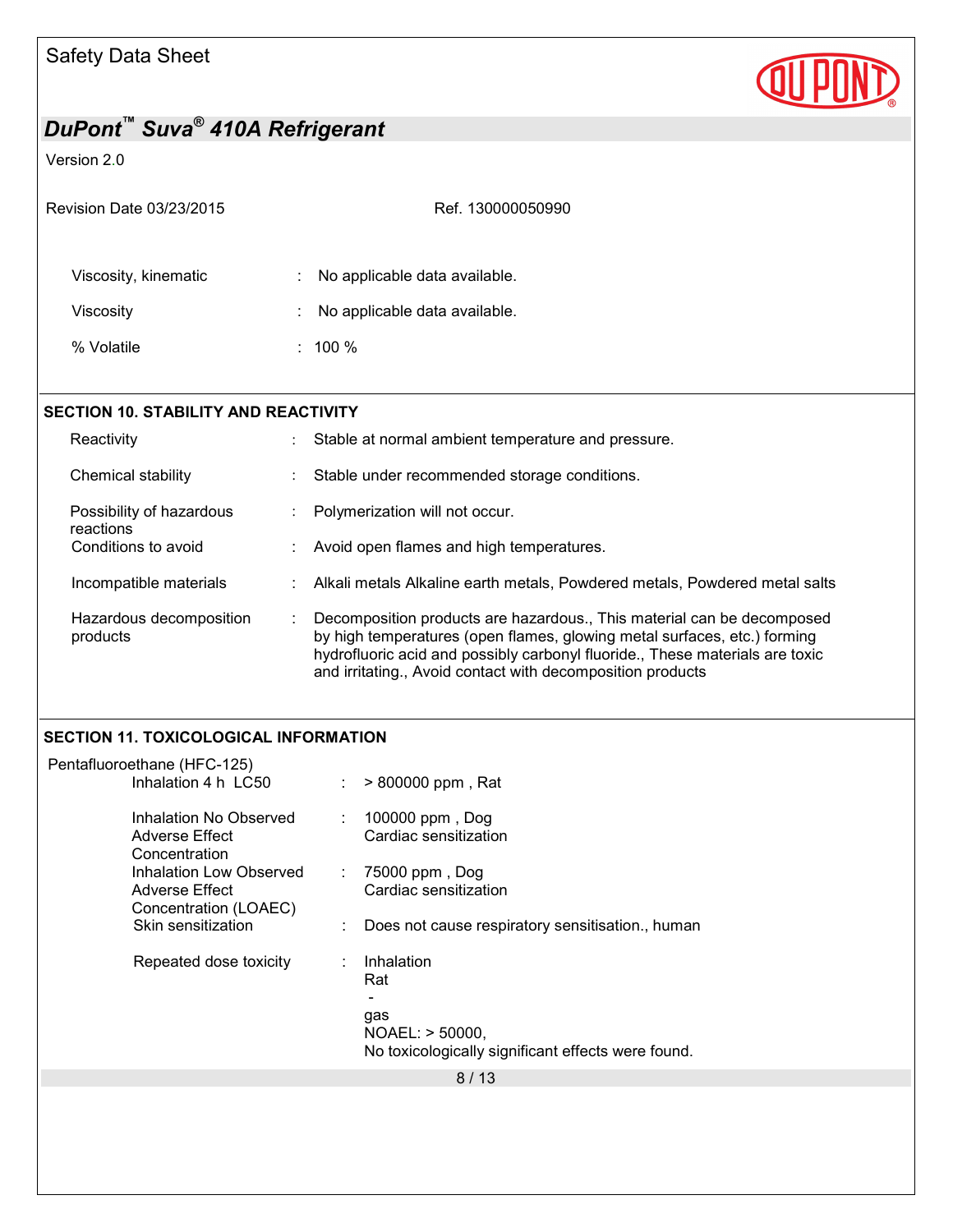

Version 2.0

| Revision Date 03/23/2015                                                                                                                                         | Ref. 130000050990                                                                                                                                                                                                 |
|------------------------------------------------------------------------------------------------------------------------------------------------------------------|-------------------------------------------------------------------------------------------------------------------------------------------------------------------------------------------------------------------|
|                                                                                                                                                                  |                                                                                                                                                                                                                   |
| Carcinogenicity                                                                                                                                                  | Not classifiable as a human carcinogen.<br>Overall weight of evidence indicates that the substance is not<br>carcinogenic.                                                                                        |
| Mutagenicity                                                                                                                                                     | Animal testing did not show any mutagenic effects.<br>Evidence suggests this substance does not cause genetic damage in<br>cultured mammalian cells.<br>Did not cause genetic damage in cultured bacterial cells. |
| Reproductive toxicity                                                                                                                                            | No toxicity to reproduction<br>Animal testing showed no reproductive toxicity.                                                                                                                                    |
| Teratogenicity                                                                                                                                                   | Animal testing showed no developmental toxicity.                                                                                                                                                                  |
| Further information                                                                                                                                              | Cardiac sensitisation threshold limit : 490000 mg/m3                                                                                                                                                              |
| Difluoromethane (HFC-32)<br>Inhalation 4 h LC50                                                                                                                  | > 520000 ppm, Rat                                                                                                                                                                                                 |
| Inhalation Low Observed<br><b>Adverse Effect</b><br>Concentration (LOAEC)<br>Inhalation No Observed<br><b>Adverse Effect</b><br>Concentration<br>Skin irritation | > 350000 ppm, Dog<br>Cardiac sensitization                                                                                                                                                                        |
|                                                                                                                                                                  | 350000 ppm, Dog<br>Cardiac sensitization                                                                                                                                                                          |
|                                                                                                                                                                  | No skin irritation, Not tested on animals<br>Not expected to cause skin irritation based on expert review of the<br>properties of the substance.                                                                  |
| Eye irritation                                                                                                                                                   | No eye irritation, Not tested on animals<br>Not expected to cause eye irritation based on expert review of the<br>properties of the substance.                                                                    |
| Skin sensitization                                                                                                                                               | Does not cause skin sensitisation., Not tested on animals<br>Not expected to cause sensitization based on expert review of the<br>properties of the substance.                                                    |
|                                                                                                                                                                  | There are no reports of human respiratory sensitization.                                                                                                                                                          |
| Repeated dose toxicity                                                                                                                                           | Inhalation<br>Rat                                                                                                                                                                                                 |
|                                                                                                                                                                  | No toxicologically significant effects were found.                                                                                                                                                                |
|                                                                                                                                                                  | 9/13                                                                                                                                                                                                              |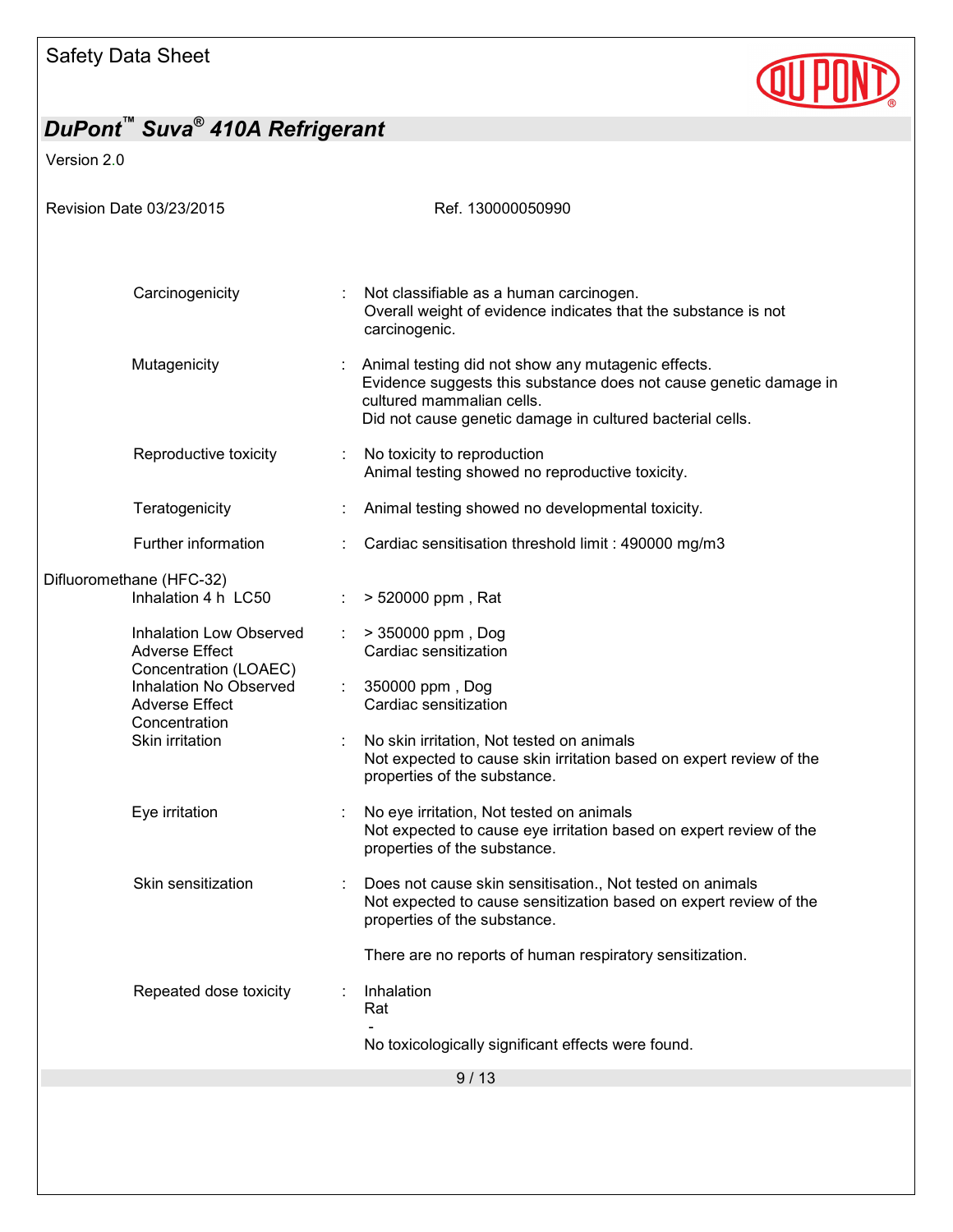

Version 2.0

| Revision Date 03/23/2015                                                                                                                                                                                                                                                                                                                                                                                                                                                                                                                                                       | Ref. 130000050990                                                                                                                                      |  |  |  |
|--------------------------------------------------------------------------------------------------------------------------------------------------------------------------------------------------------------------------------------------------------------------------------------------------------------------------------------------------------------------------------------------------------------------------------------------------------------------------------------------------------------------------------------------------------------------------------|--------------------------------------------------------------------------------------------------------------------------------------------------------|--|--|--|
| Mutagenicity                                                                                                                                                                                                                                                                                                                                                                                                                                                                                                                                                                   | Animal testing did not show any mutagenic effects.<br>Tests on bacterial or mammalian cell cultures did not show mutagenic<br>effects.                 |  |  |  |
| Reproductive toxicity                                                                                                                                                                                                                                                                                                                                                                                                                                                                                                                                                          | No toxicity to reproduction<br>Animal testing showed no reproductive toxicity.<br>Information given is based on data obtained from similar substances. |  |  |  |
| Teratogenicity                                                                                                                                                                                                                                                                                                                                                                                                                                                                                                                                                                 | Animal testing showed no developmental toxicity.                                                                                                       |  |  |  |
| Further information                                                                                                                                                                                                                                                                                                                                                                                                                                                                                                                                                            | Cardiac sensitisation threshold limit : > 735000 mg/m3                                                                                                 |  |  |  |
| The carcinogenicity classifications for this product and/or its ingredients have been determined according<br>to HazCom 2012, Appendix A.6. The classifications may differ from those listed in the National Toxicology<br>Program (NTP) Report on Carcinogens (latest edition) or those found to be a potential carcinogen in the<br>International Agency for Research on Cancer (IARC) Monographs (latest edition).<br>None of the components present in this material at concentrations equal to or greater than 0.1% are listed<br>by IARC, NTP, or OSHA, as a carcinogen. |                                                                                                                                                        |  |  |  |
| <b>SECTION 12. ECOLOGICAL INFORMATION</b>                                                                                                                                                                                                                                                                                                                                                                                                                                                                                                                                      |                                                                                                                                                        |  |  |  |
| <b>Aquatic Toxicity</b><br>Pentafluoroethane (HFC-125)<br>96 h LC50                                                                                                                                                                                                                                                                                                                                                                                                                                                                                                            | Oncorhynchus mykiss (rainbow trout) 450 mg/l<br>Information given is based on data obtained from similar substances.                                   |  |  |  |
| 96 h ErC50                                                                                                                                                                                                                                                                                                                                                                                                                                                                                                                                                                     | Algae 142 mg/l<br>Information given is based on data obtained from similar substances.                                                                 |  |  |  |
| 72 h NOEC                                                                                                                                                                                                                                                                                                                                                                                                                                                                                                                                                                      | Pseudokirchneriella subcapitata (green algae) 13.2 mg/l<br>Information given is based on data obtained from similar substances.                        |  |  |  |
| 48 h EC50                                                                                                                                                                                                                                                                                                                                                                                                                                                                                                                                                                      | Daphnia magna (Water flea) 980 mg/l<br>Information given is based on data obtained from similar substances.                                            |  |  |  |
| Difluoromethane (HFC-32)<br>96 h LC50                                                                                                                                                                                                                                                                                                                                                                                                                                                                                                                                          | Fish 1,507 mg/l                                                                                                                                        |  |  |  |
|                                                                                                                                                                                                                                                                                                                                                                                                                                                                                                                                                                                | 10/13                                                                                                                                                  |  |  |  |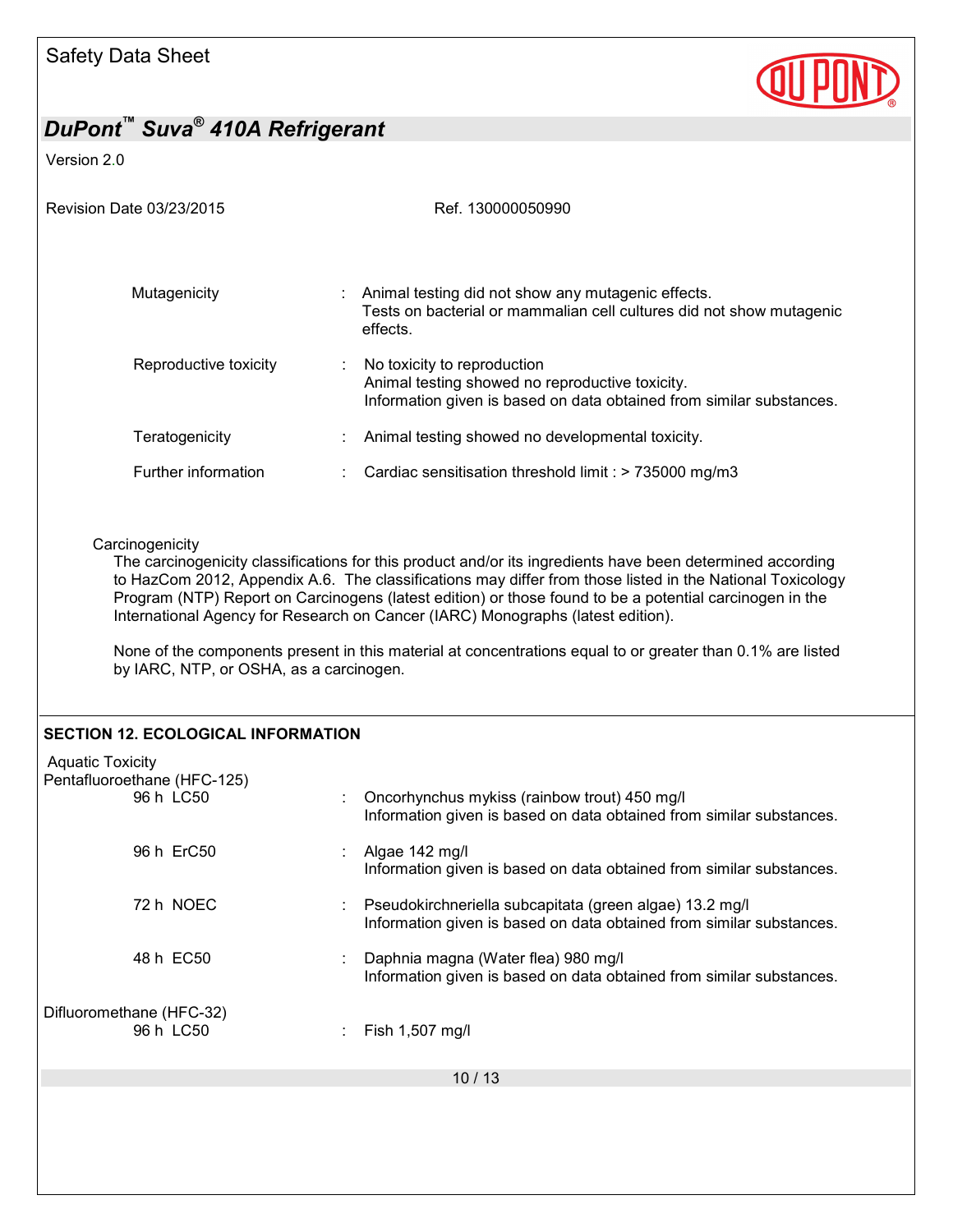| Safety Data Sheet                                                                                                                                                                                                                   |                                                                                       |                                                                                                       |  |  |
|-------------------------------------------------------------------------------------------------------------------------------------------------------------------------------------------------------------------------------------|---------------------------------------------------------------------------------------|-------------------------------------------------------------------------------------------------------|--|--|
| DuPont <sup>™</sup> Suva <sup>®</sup> 410A Refrigerant                                                                                                                                                                              |                                                                                       |                                                                                                       |  |  |
| Version 2.0                                                                                                                                                                                                                         |                                                                                       |                                                                                                       |  |  |
| Revision Date 03/23/2015                                                                                                                                                                                                            |                                                                                       | Ref. 130000050990                                                                                     |  |  |
| 96 h EC50                                                                                                                                                                                                                           |                                                                                       | Algae 142 mg/l                                                                                        |  |  |
| 48 h EC50                                                                                                                                                                                                                           |                                                                                       | Daphnia (water flea) 652 mg/l                                                                         |  |  |
| 30 d                                                                                                                                                                                                                                |                                                                                       | NOEC Fish (unspecified species) 65.8 mg/l                                                             |  |  |
| <b>Environmental Fate</b>                                                                                                                                                                                                           |                                                                                       |                                                                                                       |  |  |
| Difluoromethane (HFC-32)                                                                                                                                                                                                            | Biodegradability                                                                      | 5 % OECD Test Guideline 301D<br>Not readily biodegradable.                                            |  |  |
| <b>SECTION 13. DISPOSAL CONSIDERATIONS</b>                                                                                                                                                                                          |                                                                                       |                                                                                                       |  |  |
| : Can be used after re-conditioning. Recover by distillation or remove to a<br>Waste disposal methods -<br>Product<br>permitted waste disposal facility. Comply with applicable Federal,<br>State/Provincial and Local Regulations. |                                                                                       |                                                                                                       |  |  |
| Contaminated packaging<br>: Empty pressure vessels should be returned to the supplier.                                                                                                                                              |                                                                                       |                                                                                                       |  |  |
|                                                                                                                                                                                                                                     | <b>SECTION 14. TRANSPORT INFORMATION</b>                                              |                                                                                                       |  |  |
| <b>DOT</b>                                                                                                                                                                                                                          | UN number                                                                             | : 3163                                                                                                |  |  |
| IATA_C                                                                                                                                                                                                                              | Proper shipping name<br>Class<br>Labelling No.<br>UN number                           | : Liquefied gas, n.o.s. (Pentafluoroethane,<br>Difluoromethane)<br>2.2<br>2.2<br>3163                 |  |  |
|                                                                                                                                                                                                                                     | Proper shipping name                                                                  | : Liquefied gas, n.o.s. (Pentafluoroethane,<br>Difluoromethane)                                       |  |  |
| <b>IMDG</b>                                                                                                                                                                                                                         | Class<br>Labelling No.<br>UN number<br>Proper shipping name<br>Class<br>Labelling No. | 2.2<br>2.2<br>3163<br>LIQUEFIED GAS, N.O.S. (Pentafluoroethane,<br>Difluoromethane)<br>: 2.2<br>: 2.2 |  |  |
|                                                                                                                                                                                                                                     |                                                                                       | 11/13                                                                                                 |  |  |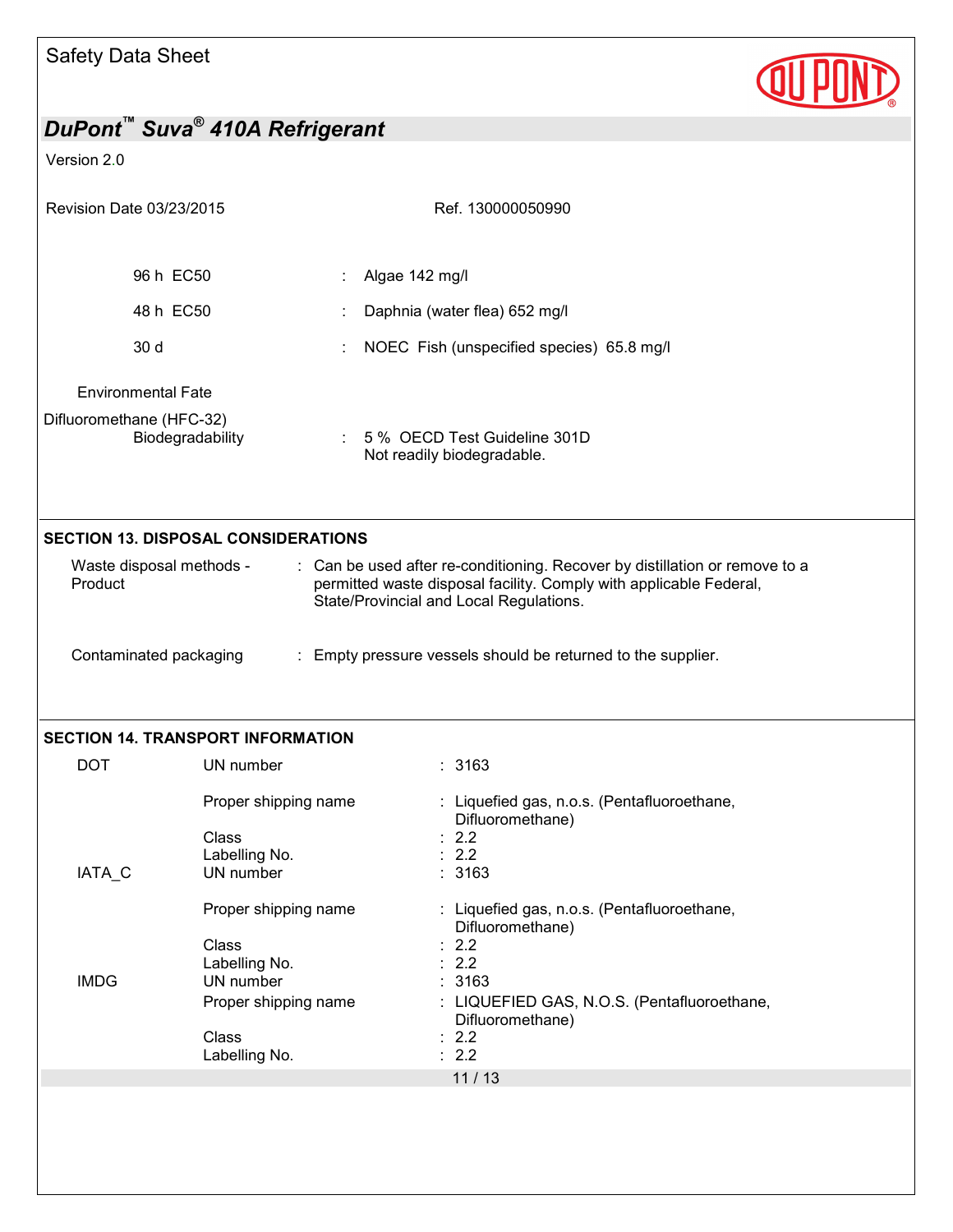

### *DuPont™ Suva® 410A Refrigerant*  Version 2.0 Revision Date 03/23/2015 Revision Date 03/23/2015 **SECTION 15. REGULATORY INFORMATION**  TSCA **:** On the inventory, or in compliance with the inventory SARA 313 Regulated Chemical(s) : This material does not contain any chemical components with known CAS numbers that exceed the threshold (De Minimis) reporting levels established by SARA Title III, Section 313. PA Right to Know Regulated Chemical(s) : Substances on the Pennsylvania Hazardous Substances List present at a concentration of 1% or more (0.01% for Special Hazardous Substances): Difluoromethane NJ Right to Know Regulated Chemical(s) : Substances on the New Jersey Workplace Hazardous Substance List present at a concentration of 1% or more (0.1% for substances identified as carcinogens, mutagens or teratogens): Difluoromethane California Prop. 65 : Chemicals known to the State of California to cause cancer, birth defects or any other harm: none known **SECTION 16. OTHER INFORMATION**  Suva<sup>®</sup> is a registered trademark of E. I. du Pont de Nemours and Company ® DuPont's registered trademark Before use read DuPont's safety information. For further information contact the local DuPont office or DuPont's nominated distributors. Revision Date : 03/23/2015 The information provided in this Safety Data Sheet is correct to the best of our knowledge, information and belief at the date of its publication. The information given is designed only as a guidance for safe handling, use, processing, storage, transportation, disposal and release and is not to be considered a warranty or quality specification. The information relates only to the specific material designated and may not be valid for such material used in combination with any other materials or in any process, unless specified in the text. Significant change from previous version is denoted with a double bar.